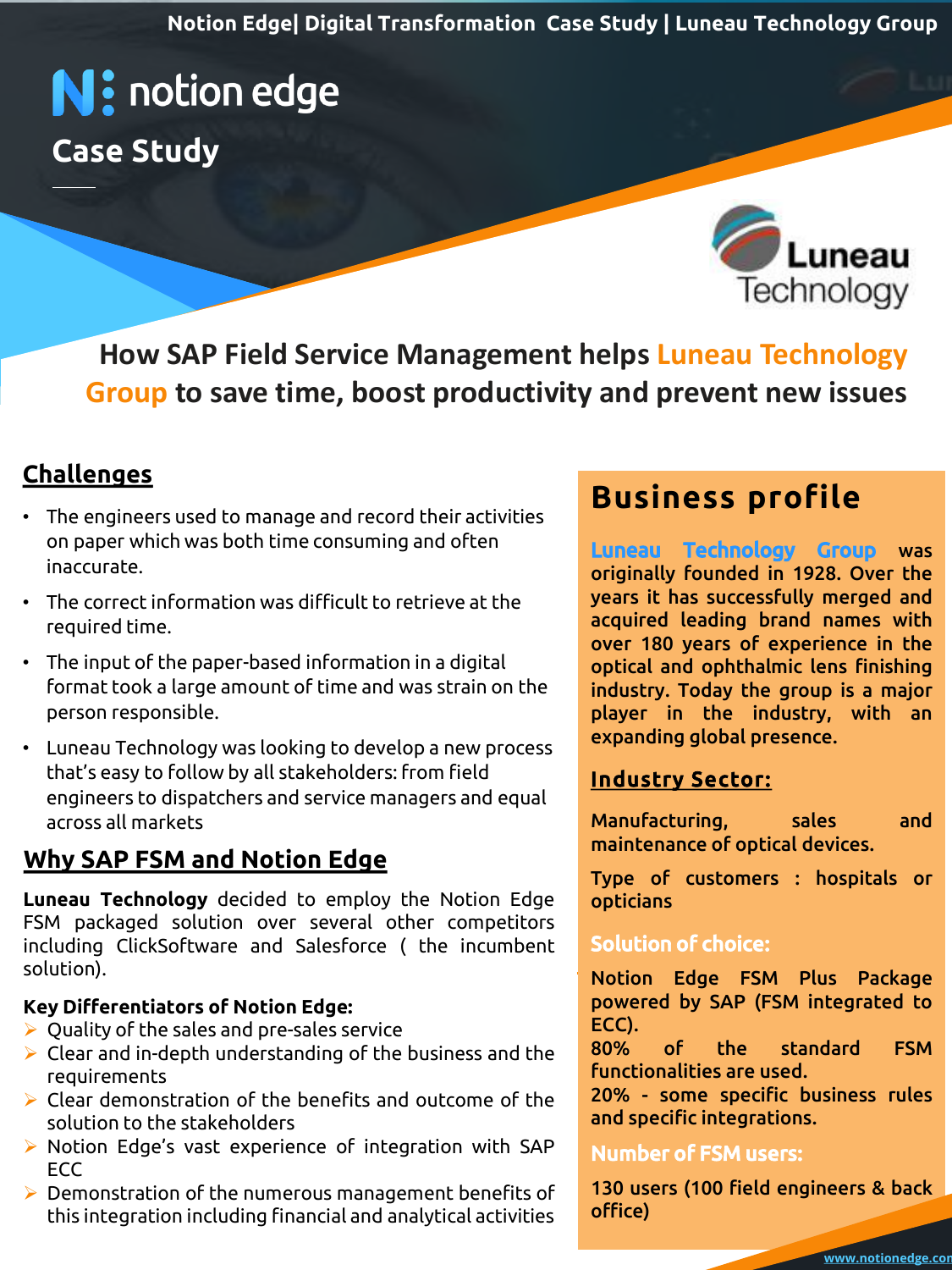### **100% Remote Project Delivery**

The pandemic has had a massive global impact on the ability of companies to undertake their normal way of doing business. What makes this already complicated and international case study even more amazing is that Notion Edge undertook the whole end to end process 100% remotely. Initial conversations, scoping of requirements, understanding the business, design, testing and ultimately delivery of the working solution across numerous countries, has been successfully achieved without Luneau Technology and Notion Edge teams actually physically meeting. Notion Edge has been able to demonstrate its adaptability and agility throughout the process, for example structuring shorter workshop and test sessions to cater for online meetings. The company also re-wrote support and training material so that they would be more precise and detailed to enable Luneau Technology staff to better understand the new solution. It is all part of Notion Edge's commitment to the highest level of customer support despite the unprecedented difficulties.



#### **Easy to track KPIs for Service Managers applied in the project**

### **Standard Service KPIs**

- $\bullet$  First time fixes rate
- Average time to close the case
- Average time to arrive on site
- Efficiency in terms of response time

### **Specific Preventive KPIs**

- $\triangleright$  Analysis of the origin of the issue to understand why sometimes the technician spends more time on the incident
- ➢ Analysis of the recurrent issues allowing to adjust something in the manufacturing process

# **Benefits**

- **Significant transformation of manual data entry processes, saving a great deal of time both in the field and back in the office**
- **Easy access to all data captured by the field engineers, with a seamless integration into the backend**
- **Easy access to all customer background & job at hand data**
	- **More efficient allocation of tasks to specific engineers based on location, skills & knowledge**
- **Full offline & mobile device access**
- **Full insight and analytics into the issues that may occur in specific machines which helps to anticipate future issues**
- **Improved efficiency of service and quality of manufacture, which results in increased customer satisfaction, loyalty and improved margins**